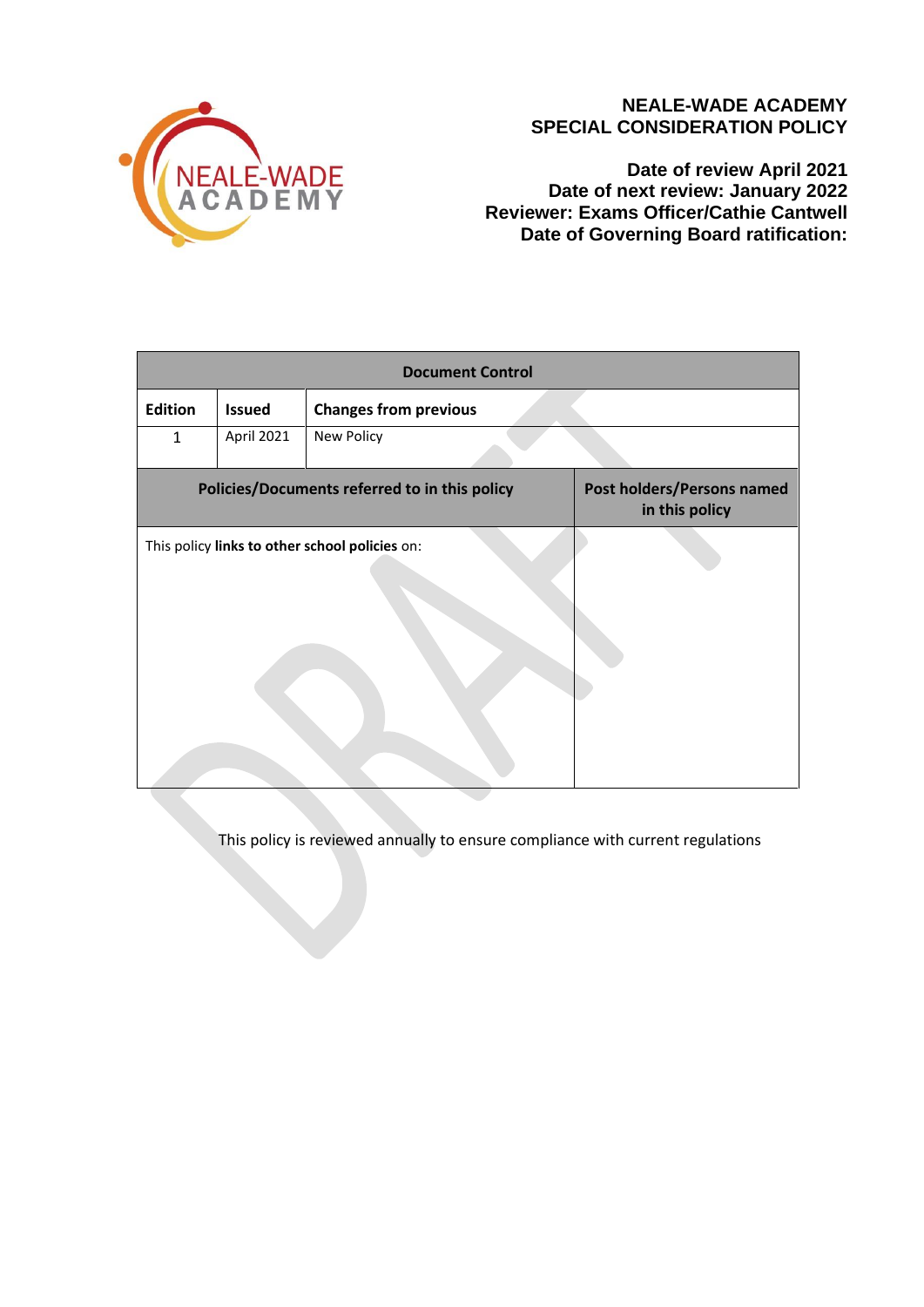# **Special consideration policy** 2020/21

# Contents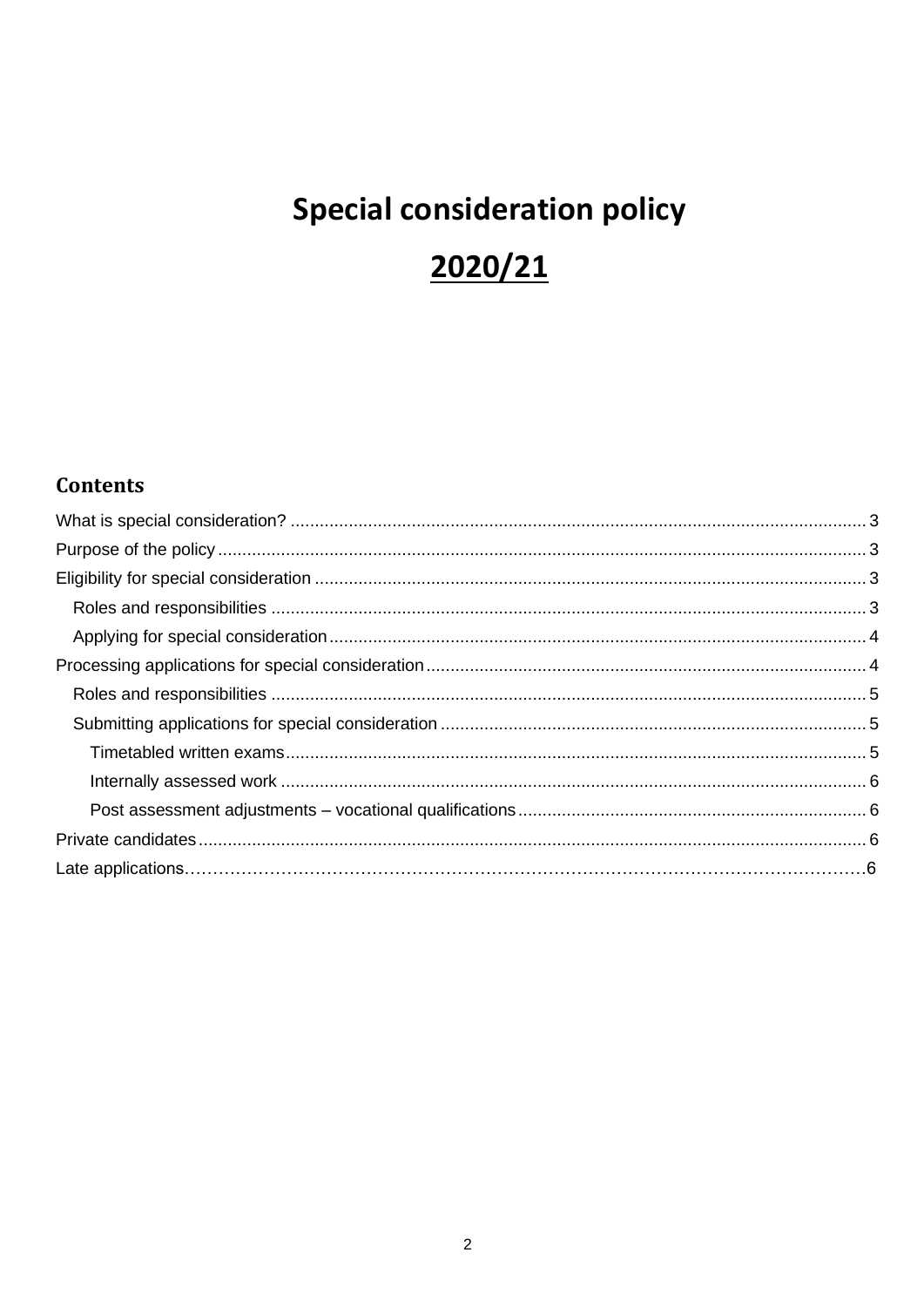# <span id="page-2-0"></span>**What is special consideration?**

*"Special consideration is a post-examination adjustment to a candidate's mark or grade to reflect temporary illness, temporary injury or some other event outside of the candidate's control at the time of the assessment, which has had, or is reasonably likely to have had, a material effect on a candidate's ability to take an assessment or demonstrate his or her normal level of attainment in an assessment.* 

*Special consideration can only seek to go some way to assist a candidate affected by a potentially wide range of difficulties, emotional or physical, which may influence performance in examinations. It cannot remove the difficulty faced by the candidate. There will be situations where candidates should not be entered for an examination. Only minor adjustments can be made to the mark awarded because to do more than this would jeopardize the standard of the examination."*

> [JCQ *A guide to the special consideration process* section 1] This document is further referred to in this policy as [SC](http://www.jcq.org.uk/exams-office/access-arrangements-and-special-consideration/regulations-and-guidance)

# <span id="page-2-1"></span>**Purpose of the policy**

The purpose of this policy is to identify roles and responsibilities in the special consideration process and confirms that Neale-Wade Academy agrees to *"submit any applications for special consideration where candidates meet the published criteria."* [JCQ *General regulations for approved centres* section 5.9]

# <span id="page-2-2"></span>**Eligibility for special consideration**

# <span id="page-2-3"></span>**Roles and responsibilities**

## **Head of centre**

- Is familiar with the contents, refers to and directs relevant centre staff to the annually updated JCQ publication [SC](http://www.jcq.org.uk/exams-office/access-arrangements-and-special-consideration/regulations-and-guidance)
- Ensures that, where relevant and in eligible situations, applications for special consideration are submitted to awarding bodies by the exams officer

## **Exams officer**

- Understands the criteria as detailed in [SC](http://www.jcq.org.uk/exams-office/access-arrangements-and-special-consideration/regulations-and-guidance) to determine where candidates will/will not be eligible for special consideration
- Ensures that, where relevant and in eligible situations, applications for special consideration are submitted to awarding bodies

## **Teaching staff and/or SENCo**

• Provide any appropriate evidence or information that may be required to determine a candidate's eligibility for special consideration.

#### **Candidates (or parents/carers)**

• Provide any medical or other evidence that may be required to determine eligibility for special consideration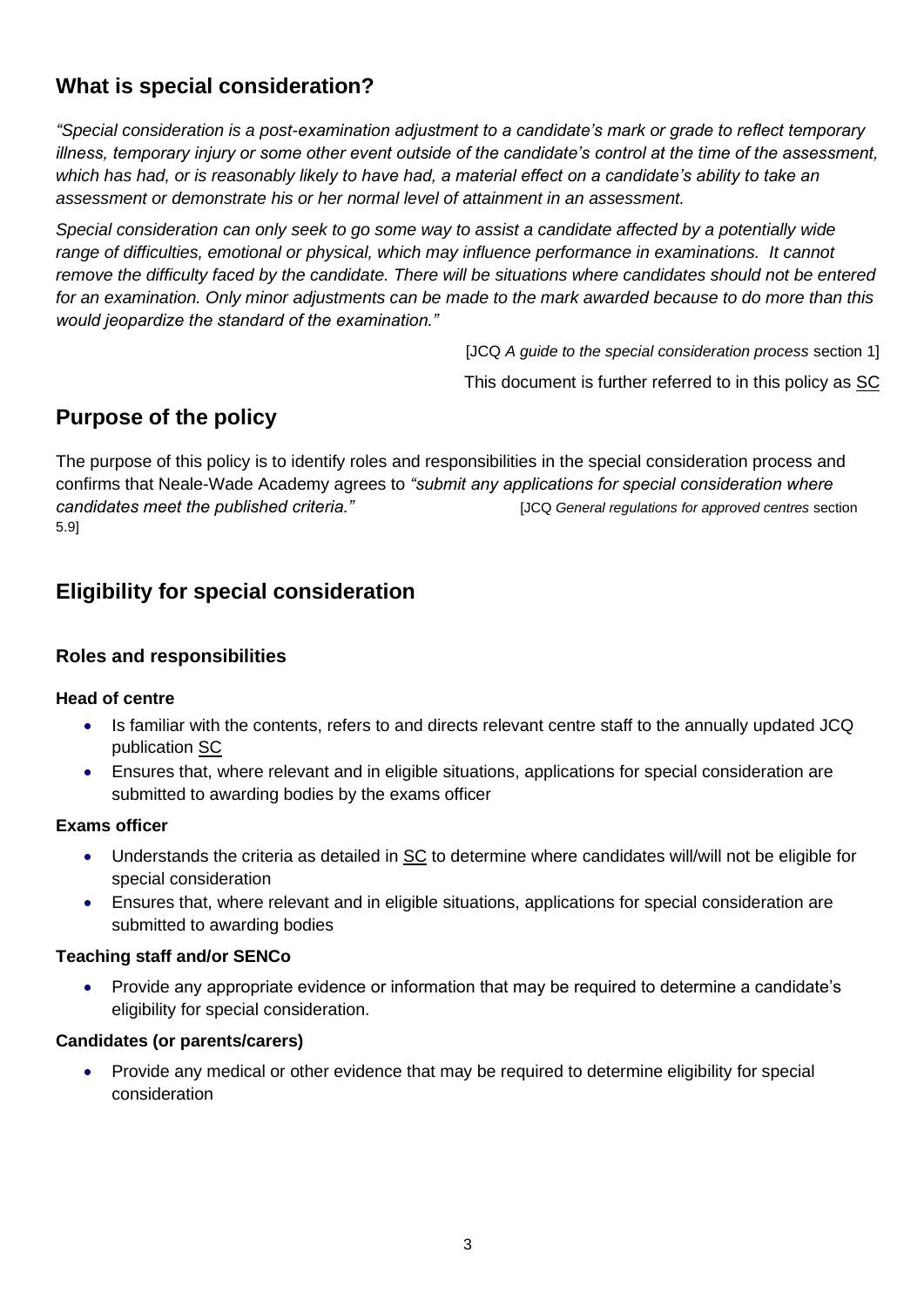# <span id="page-3-0"></span>**Applying for special consideration**

Where eligible, special consideration is applied for in a specific exam series where candidates *"have been fully prepared and have covered the whole course but performance in the examination, or in the production of controlled assessment, coursework or non-examination assessment, is materially affected by adverse circumstances beyond their control." SC 2] Circumstances beyond their control."* 

Where a candidate may arrive for an exam and is clearly unwell, extremely distressed and/or may have sustained an injury that requires emergency access arrangements to be put in place:

- the candidate will be kept comfortable and under supervision from the required time while appropriate arrangements are put in place for the candidate to take the exam in the best possible conditions
- a judgement will be made on how the candidate's situation or disposition affected performance in the exam
- where appropriate and where eligible, special consideration is applied for

Where candidates may be affected by a major disturbance in the exam room (emergency evacuation etc.), special consideration is applied for on behalf of all candidates.

Where a candidate takes three or more timetabled exams on the same day and the total duration of all papers is more than 5 hours 30 minutes (GCSE) or more than 6 hours (GCE) including *any approved extra time but not any time taken for supervised rest breaks* special consideration for an allowance on last paper taken is applied for.

Where a candidate may be affected by a minor disturbance in the exam room caused by another candidate (momentary bad behaviour, mobile phone ringing etc.), special consideration cannot be applied for.

If there has been a bereavement in the family in the last three months, depending on the relationship special consideration can be applied for.

If a candidate is absent for acceptable reasons, and the centre can support this, special consideration is applied for if the exam missed is in the terminal series and the *minimum requirements for enhanced grading in cases of acceptable absence* can be met. If there is an opportunity to re-enter the candidate in the next available exam series, the centre will make the entry and special consideration is not applied for

Where other issues or problems affect a candidate or a group of candidates, special consideration is explored in [SC 5](http://www.jcq.org.uk/exams-office/access-arrangements-and-special-consideration) and applied for where eligible. This might include, for example:

- other certification
- coursework/non-examination assessment extensions
- Shortfall in work (coursework/ non examination assessments)
- lost or damaged work (non-examination assessment components)
- candidates taking an incorrect or defective question paper
- candidates undertaking the wrong controlled assessment or non-examination assessment assignment

Where a candidate may be eligible for special consideration (a post assessment adjustment) in a vocational qualification, the centre follows [SC 7](http://www.jcq.org.uk/exams-office/access-arrangements-and-special-consideration) and awarding body guidance to determine if, when and how an adjustment can be applied for.

# <span id="page-3-1"></span>**Processing applications for special consideration**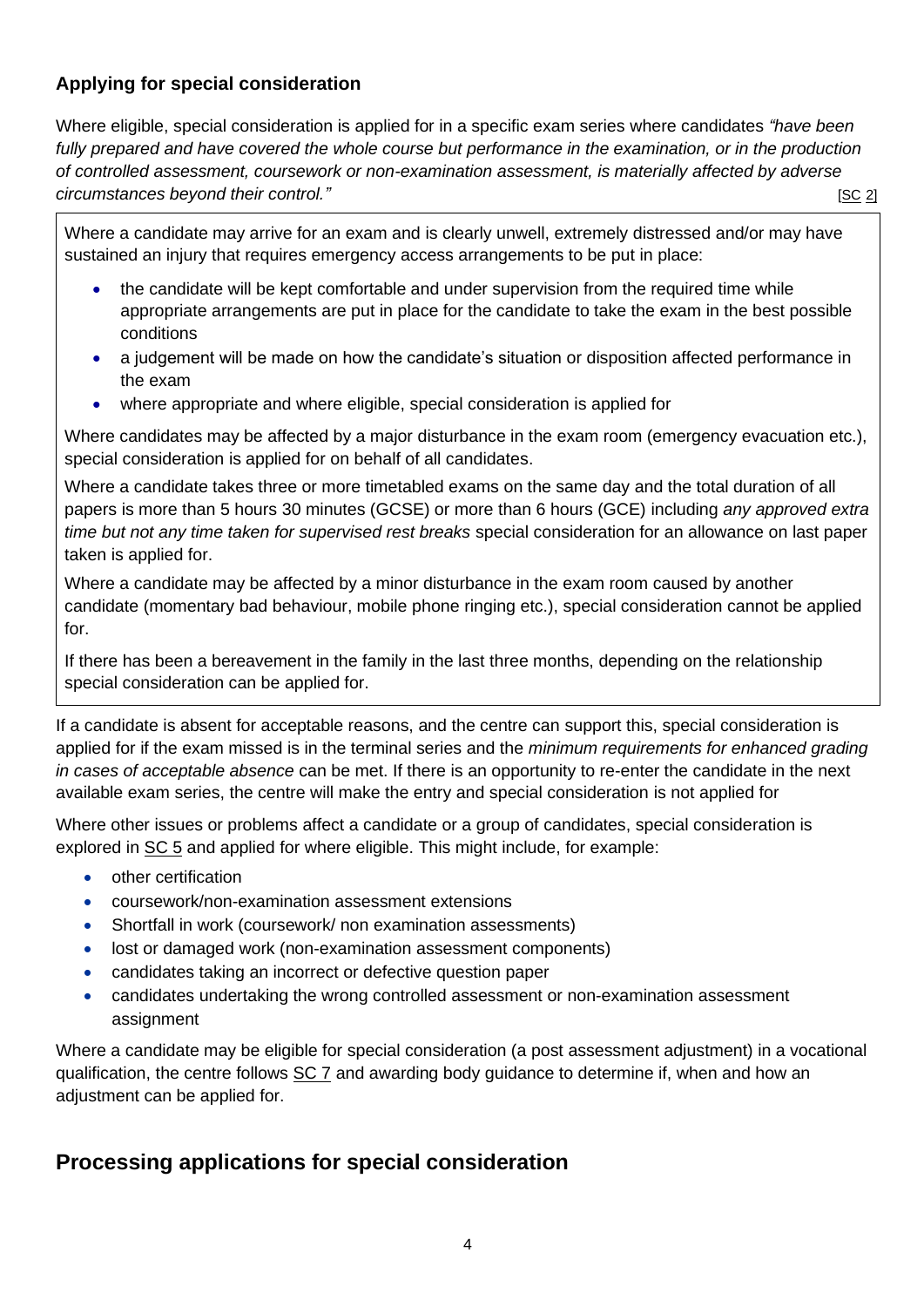# <span id="page-4-0"></span>**Roles and responsibilities**

# **Head of centre**

- Ensures that all eligible applications will be supported by signed evidence produced by a member of the senior leadership
- Ensures where a candidate may be a member of the family (which includes stepfamily, foster-family and similar close relationships) or close friend and their immediate family (e.g. son/daughter) of a member of the exams staff, the application will be authorised by an alternative member of centre staff

#### **Senior leadership team**

• Produce signed evidence in support of all eligible applications

## **Exams officer**

- Understands that special consideration must be applied for at the time of assessment
- Understands that special consideration cannot be applied in a cumulative fashion and that where a candidate may be affected by different indispositions, special consideration should only be applied for the most serious indisposition
- Ensures applications are processed as required by the awarding bodies
- Keeps evidence to support all applications on file until after the publication of results and provides the signed evidence provided by a member of the senior leadership to support an application where this may be requested by an awarding body
- Meets the required deadline(s) for submitting applications

## **Teaching staff and/or SENCo**

• Provide any appropriate evidence or information that may be required to support a candidate's application for special consideration

## **Candidates (or parents/carers) will**

- Be asked to provide any required medical or other evidence that may be required to support an application for special consideration
- Will be informed that all cases must be dealt with by the centre

# <span id="page-4-1"></span>**Submitting applications for special consideration**

Where a candidate or group of candidates is/are eligible for special consideration applications will be submitted to the relevant awarding body following the published processes in [SC.](http://www.jcq.org.uk/exams-office/access-arrangements-and-special-consideration)

Evidence to support applications is kept on file until after the publication of results.

## <span id="page-4-2"></span>**Timetabled written exams**

- For GCE and GCSE qualifications, applications for individual candidates will be submitted online by logging into the relevant awarding body secure extranet site and following the links to special consideration
- The processes for submitting a single application to cover all exams *where a candidate is present but disadvantaged* and a separate application for each day *where a candidate is absent from an examination for an acceptable reason* detailed in [SC 6](http://www.jcq.org.uk/exams-office/access-arrangements-and-special-consideration) will be followed
- For other qualifications, applications will be submitted online where the awarding body's secure system accepts these
- The paper [form 10](http://www.jcq.org.uk/exams-office/access-arrangements-and-special-consideration/forms) JCQ/SC *Application for special consideration* will only be completed and submitted to the awarding body where the online system does not accept applications for a particular qualification